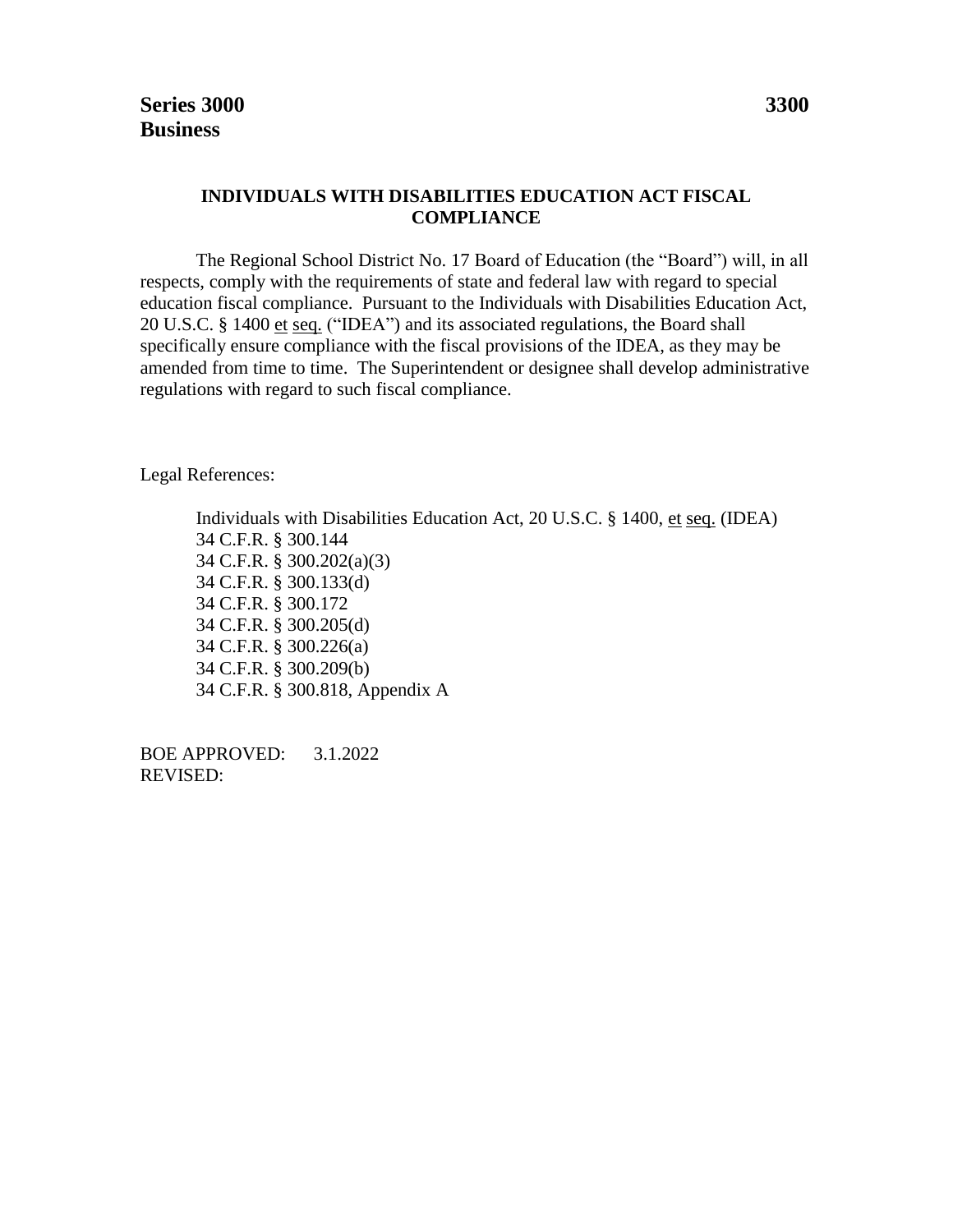# **ADMINISTRATIVE REGULATIONS CONCERNING INDIVIDUALS WITH DISABILITIES EDUCATION ACT FISCAL COMPLIANCE**

The Regional School District No. 17 Board of Education (the "Board") will, in all respects, comply with the requirements of state and federal law with regard to special education fiscal compliance. Pursuant to the Individuals with Disabilities Education Act, 20 U.S.C. § 1400 et seq. ("IDEA") and its associated regulations, the Board shall specifically ensure compliance with the fiscal provisions of the IDEA, as they may be amended from time to time.

### **1. Property, Equipment and Supplies**

The Board, through the Director of Special Education or designee, shall ensure that any property, equipment or supplies purchased with funds from an IDEA grant shall be purchased, used and maintained in accordance with such grant requirements. Among any other statutory or regulatory requirement, the Director of Special Education or designee must ensure that:

- A. All property, equipment and supplies purchased with IDEA grant funds are labeled as such, including equipment supplied to students with disabilities attending private schools at parental expense;
- B. A labeling procedure is in place for all property, equipment and supplies purchased with IDEA grant funds;
- C. All property, equipment and supplies purchased with IDEA grant funds are used for assistive technology, instructional or educational purposes;
- D. Copies of purchase orders for property, equipment and supplies purchased with IDEA grant funds indicate the source of funding for such purchases; and
- E. A tracking procedure is in place for all property, equipment and supplies purchased with IDEA grant funding.

Any procedures mentioned above shall be developed and maintained by the Director of Special Education or designee.

### **2. Supplanting**

Funding provided to the Board through an IDEA grant must be used to supplement state, local and other federal funds, not to supplant those funds. The Board shall comply with all federal and state laws in this regard.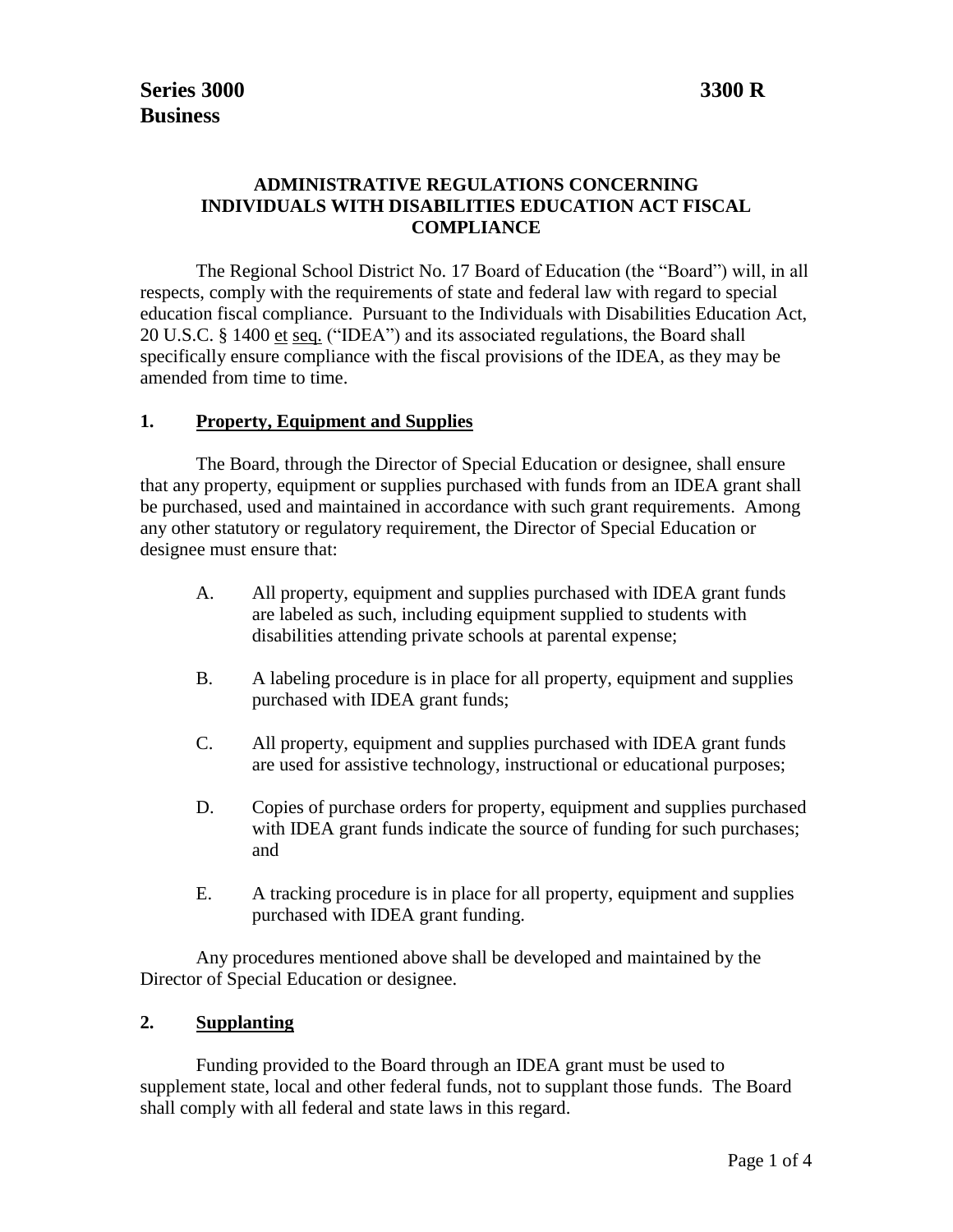# **3. Parentally Placed Private School Special Education Students - Expenditures**

The Director of Special Education or designee will maintain an ongoing census of all students with disabilities who are eligible for special education and related services and attend school within the geographical bounds of the district. Eligible students with disabilities who attend private schools within the geographical bounds of the district will receive services equal to a proportional share of the IDEA grant funds received annually by the district. The proportionate share shall be calculated on an annual basis in accordance with federal law, but no later than October  $1<sup>st</sup>$  of any given year. Calculation of the proportionate share shall be the responsibility of the Director of Special Education or designee.

The Director of Special Education or designee shall meet annually with all private school representatives to consult on matters related to the distribution of funds under the IDEA. Documentation regarding annual meetings shall be maintained by the Director of Special Education or designee.

The Director of Special Education or designee shall annually maintain budgets with regard to the manner in which IDEA grant funds are expended for eligible parentally placed private school students with disabilities.

## **4. National Instructional Materials Accessibility Standard**

The Board shall ensure compliance with the National Instructional Materials Accessibility Standard ("NIMAS"). In this regard, the Director of Special Education or designee shall maintain procedures to inform all staff within the district how a blind and/or print disabled student shall be referred in order to receive materials from the National Instructional Materials Access Center ("NIMAC"). Such procedures shall include, but not be limited to, the following:

- A. Initial referral to a planning and placement team ("PPT"), or if such child is already identified as having a disability under the IDEA, direct referral to the child's PPT;
- B. Identification of the name of the district personnel who shall receive, and are responsible for, referrals for the receipt of materials from NIMAC; and
- C. The requirement that either (i) publishers prepare and, on or before delivery of the print instructional materials, provide to the NIMAC electronic files containing the contents of the print instructional materials using the standards of the NIMAS; or (ii) instructional materials are purchased from the publisher that are produced in, or may be rendered in, specialized formats.

## **5. Coordinated Early Intervening Services**

Coordinated Early Intervening Services ("CEIS") may be used to support students in grades K-12 who are not currently identified as needing special education or related